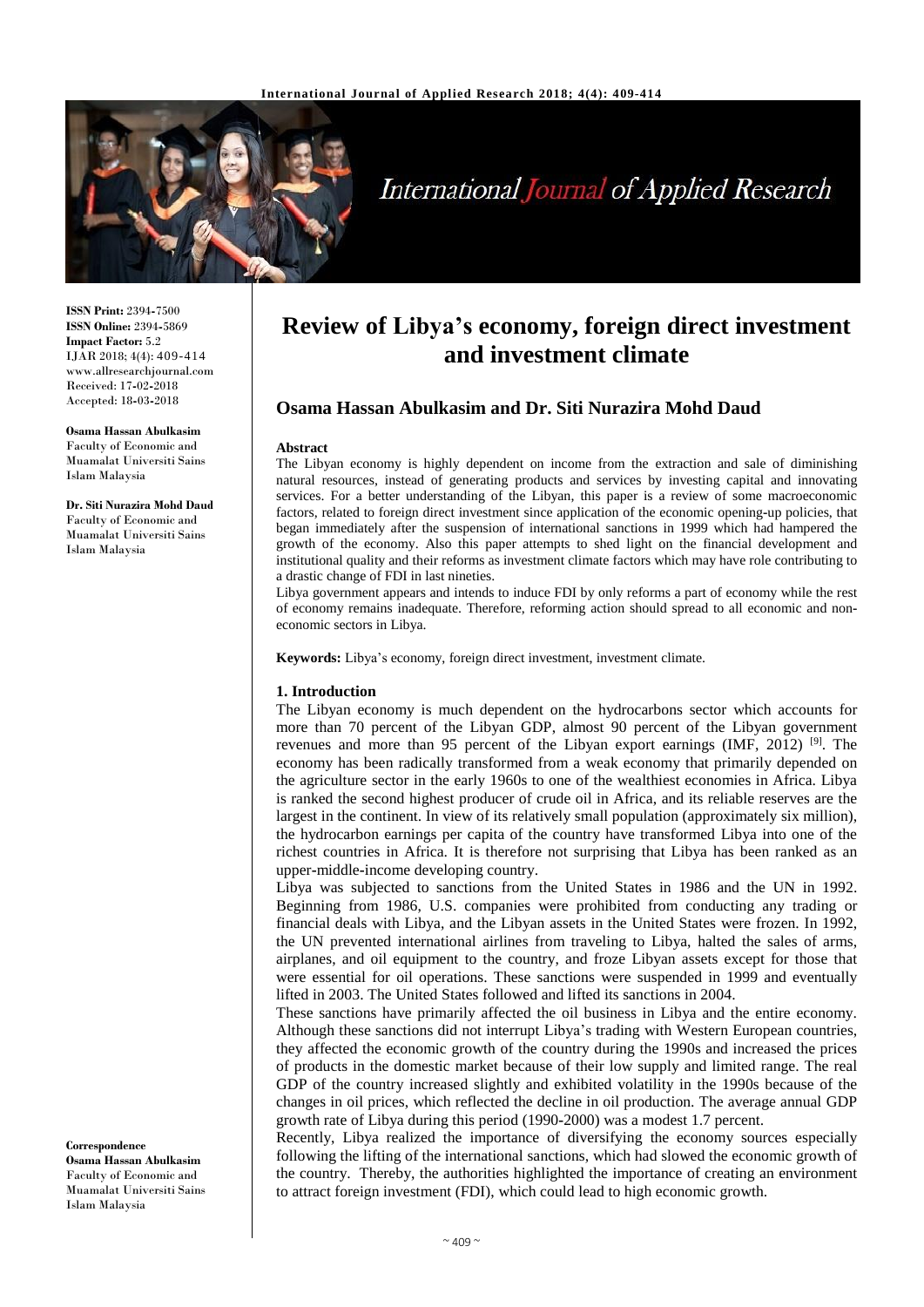Accordingly, in 1997, the Libyan government passed Law No. 5 to attract FDI, as the law was amended in 2003. Similarly, in 2006, Decree No. 171 was issued which was a significant step forward for foreign investors to do business in Libya. In parallel, relevant conferences were held by prominent Libyan business leaders and senior government officials discussed the need and opportunity for investment throughout Libya, how FDI could play a role in the economy, how to promote Libya's development plans for the future and open its economy to potential foreign investment.

#### **2. Economic Sectors**

The productive economic activity in Libya is classified into three categories as stated by UNCTAD  $(2015)$  <sup>[15]</sup>. The first is agriculture, including agriculture, hunting, forestry, and fishing, while the Second is industry, comprising mining, manufacturing, utilities, and construction. The third category is services, consisting of wholesale, retail trade, restaurants, and hotels, transport, storage, and communication, as well as other related activities.

**2.1:** The industry is the most developed sector in Libya and the highest contributor to economic growth compared to the agriculture and services sectors. As can be seen from figure 1, the industry sector contributed a substantial 70 percent to GDP in 1970, rising to 73 percent of GDP in 1980, while during the period of political sanctions from the late 1980s until the end of the 1990s, the industry sector contributed a modest 39 percent in 1990. During the period from 2000 to 2010, the sector showed significant improvement but stopped at 63 percent of GDP in 2013.

In reality, the major contribution of the industry sector to economic growth is attributable to the oil sector, which is also the most developed component of the industry sector. The oil and gas sector contributes in excess of 60 percent to the national GDP, roughly 80 percent of all foreign investments in 2003, and more than 97 percent of the country's exports (Porter & Yegin, 2006)<sup>[13]</sup>. The Libyan oil reserve comprises nearly 41.5 billion barrels of oil, which is considered almost half of the known oil reserves in Africa and above three percent of the entire world's reserves in 2007. In addition, Libya produced 1.7 million barrels per day in 2006.

Overall, the oil and gas reserves of the country can provide Libya a sustainable source of national income for the next 50 years (European Commission DG Trade, 2009)<sup>[4]</sup>.

**2.2:** The second most important economic activity of Libya is Service. Figure 1 shows economic growth share increased by 27 percent in the early 1970s to 37 percent in 1985. Despite such an increase, the GDP share of the service sector recorded a decline from 53 percent in 1990 to 22 percent in 2005 (UNCTAD, 2015)<sup>[15]</sup>, which was lower than the average share of 53.8 percent in upper**-**middleincome countries, and Middle Eastern and North African (MENA) countries of 49.5 percent. (Social & Economic Development Group, 2006)<sup>[14]</sup>. the proportion of services to GDP showed expansion from 23 percent in 2010 to 34 percent in 2013. One of the service categories is the tourism sector, which invariably has potential to grow. Libyan Tourism in very much dependent on foreign visitors. Libya underwent a major expansion in tourism investment, hotel capacity, and tourism arrivals in the 1990s and early 2000.

On the other hand, the Libyan tourism sector has so far failed to realize its full economic potential. In 1988, Libya's tourism sector generated only 3.2 percent of the GDP, and then the sector showed a modest rise to 4.7 percent of GDP in 1998. However, the tourism sector declined in 2008 to 2.5 percent of GDP, before turning around in 2013 with 6.3 percent share of GDP.

**2.3:** The third classic economic activity is agriculture. It was the primary economic driver of the country before the oil and gas reserves of the country were discovered. Its share of GDP then was estimated at 25 percent. Despite the intensive investment in this sector in the past 30 years, particularly in irrigation, the growth contribution of the agriculture sector is still unsatisfactory. As showed in figure 1, by 1970 the sector contributed only 2.61 percent of GDP and it declined to 1.81 percent a decade later in 1980. Surprisingly, a decade later in 1990, the sector's contribution to Libya's GDP was a respectable 6.75 percent, decreasing slightly to 6.48 percent in 2000. However, 10 years later, in 2010, it declined further to 2.45 percent before being recorded at 2.15 percent in 2013.



*Source: UNCTAD 2015 [15]*

**Fig 1:** Kind of economic activity in percent of GDP in Libya, 1970**-**2013

From Figure 1, it can be seen that in 1986 t the year when US sanctions were imposed, both services and agriculture experienced an expansion, which was sustained until 1999 when the UN sanctions were imposed. Adversely, during the sanctions period, the industry sector was slow and plagued by discontinuous efficiency; otherwise, the sector essentially remained favorable and effective.

#### **3. Macroeconomic Fact 3.1 Gross Domestic Product**

The Libyan economy in the early 1960s was primarily driven by the agriculture sector which contributed 25 percent to the Libyan GDP. The country began exporting oil in 1961, and gradually Libya became increasingly dependent on the oil sector, which contributed to 70 percent of the Libyan GDP. Subsequently, the real GDP of the economy was estimated at US\$ 19 billion in 1970 (Figure 2) and almost doubled to US\$ 40 billion in 1980. However, the U.S. sanction imposed in 1986 the real GDP slowed to US\$ 30 billion in 1990. The UN sanction was lifted in 1999, and this was reflected in a slight increase of GDP to US\$ 35 billion by 2000 and GDP steadily strengthened to peak at US\$ 60 billion in 2010. Finally, real GDP ended with a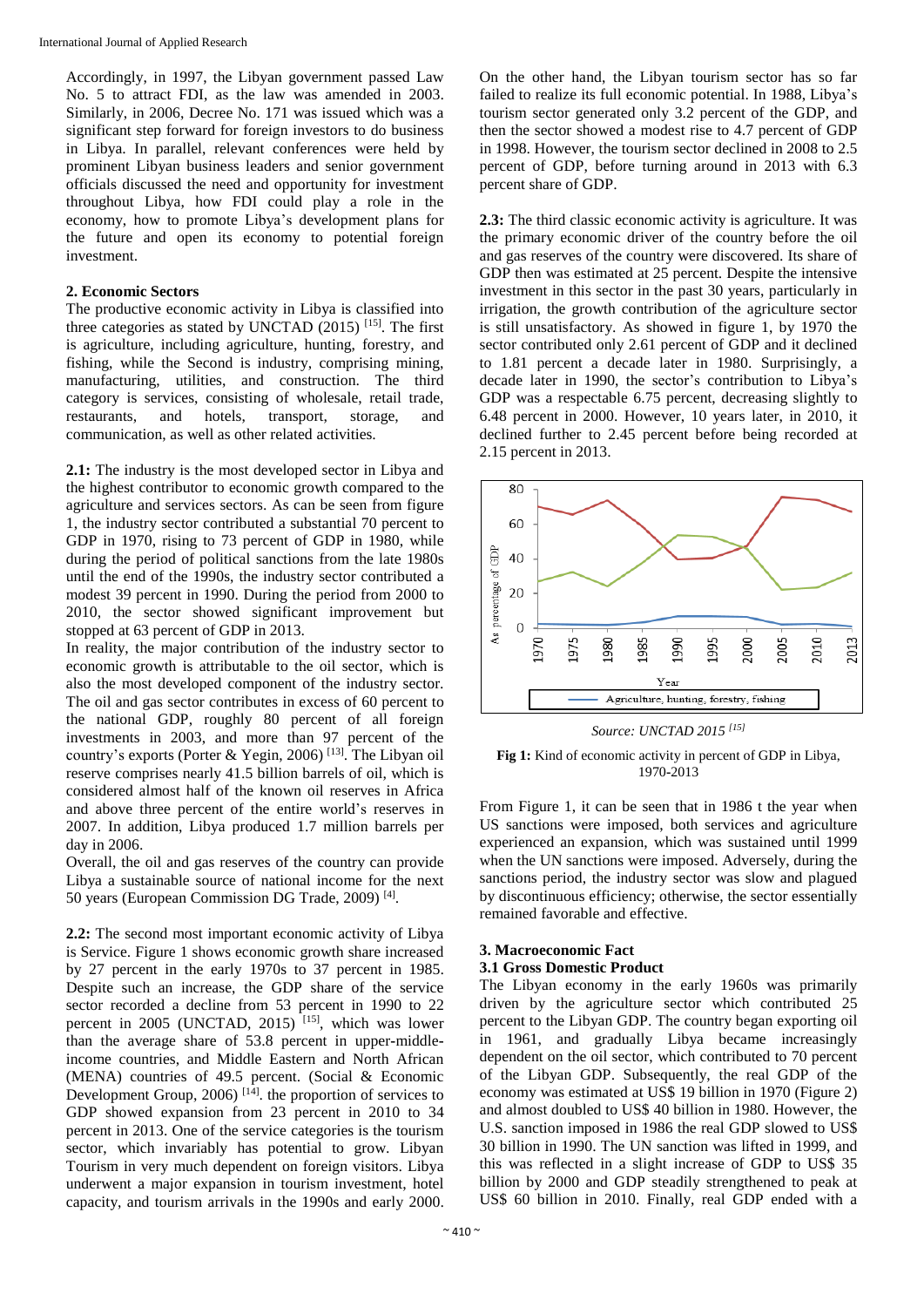modest level of US\$ 25 billion in 2013 (UNCATD, 2013 and Social & Economic Development Group, 2006)<sup>[14]</sup>. Libya has recently shown progress in liberalizing the economy. The satisfactory macroeconomic performance and strong economic growth of Libya were attributed to increase in oil prices and expansion of oil production. Although the non**-**oil sector experienced higher growth than the oil sector, Libya remains driven by the oil sector, as shown in Figure 3. In 2002, the oil sector contributed 54 percent to the total Libyan GDP, whereas the non**-**oil sector contributed 46 percent. These contributions remained relatively constant in 2007, with oil sector contributing 53.5 percent, and non**-**oil sector 46.5 percent to GDP. On average the oil sector showed a share of GDP at 55.56 percent, while the contribution of the non**-**oil sector to GDP was 44.43 percent.



*Source: UNCTAD 2014 [17]*



**Fig 2:** Real GDP of Libya between 1970 and 2013

**Fig 3:** Sectoral distribution of Libya as percentage of GDP, constant 1997 Prices, 2002**-** 2007

#### **3.2. Inflation**

The consumer price inflation in Libya was steady yet volatile in some periods, which reflected the changes in the economic policy and the external shocks. The annual inflation was equal to five percent between 1964 and 2010 (Cevik & Teksoz, 2013)<sup>[2]</sup>. The empirical analysis during the same period suggested that widespread price regulation price controls, insignificant inflation, growing money supply, and government spending were influential determinants of consumer price inflation in Libya. The international sanctions and embargoes between 1983 and 1999 had significant roles in consumer price inflation (IMF,

 $2013$ )  $[10]$ . The consumer price inflation was rose from 9.4 percent in 1981 to 17.3 in 1985 and a continuous increase was observed in the 1990s, during which the economic sanctions of the United States and the UN were in effect. Following the removal of the sanction in 1999, official data showed inflation of about 2.6 percent (UNCTAD, 2017b) [18] . However, as a result of increasing international commodity prices and a substantial increase in government spending, inflation increased substantially to 6.2 percent in 2007 and continued to rise to about 10 percent in 2008 (IMF, 2009) [7] . However, in 2010, inflation had declined to about 4.5 percent due to higher oil income which increased domestic liquidity and international commodity prices increased (IMF,  $2011$ ) <sup>[8]</sup> and remained constant at 2.6 percent in 2013 (IMF, 2014)<sup>[11]</sup>.

#### **3.3. Unemployment**

No ministry in Libya has been specifically tasked with the responsibility for implementing employment policies or assessing and monitoring labor market statistics. However, based on whatever data are available, the employment situation in Libya is much same other countries within the region, in which the average unemployment rate is 14 percent (European Commission DG Trade, 2009)<sup>[4]</sup>. However, the World Bank estimated Libyan unemployment at around 18.8 percent in 1991, rising to 19.7 percent in 2001. This significant increase in unemployment figures over this 11**-**year period has been attributed to the significant number of new job**-**seekers from schools and colleges coming into the labor market in line with demographic trends, with a large proportion of them finding no employment. Meanwhile, unemployment figures showed a decrease from 19.7 percent in 2002 to 18.5 percent in 2010. The unemployment rate in Libya in 2013 was officially estimated at 19.2 percent (World Development Indicators, (a), 2016)<sup>[19]</sup>, which probably resulted from the political conflict in the country.

#### **3.4. Balance of Payment**

The exogenous position of Libya is highly favorable because of the high oil prices, strong international demand, and expansion of exports in nominal terms, resulting in a small national external debt. Most of the time, Libya's balance of payment has indicated overall balance. In 2000, the overall balance of Libya amounted to US\$5 billion (14 percent of real GDP). Significantly, by 2002, the current account of Libya averaged US\$ 1 billion, whereas its capital account recorded negative at US\$ 0.081 billion, resulting in an overall positive balance of US\$ 0.314 billion (0.89 percent of real GDP). By 2007, the economy was performing consistently well in terms of the overall balance, which was substantial and approximated at US\$ 20 billion (40 percent of GDP). Such a satisfactory achievement has been attributed to the increase of the current account by US\$ 30 billion, as the capital account of the country remained negative at US\$ 9 billion. However, in 2010, the overall balance of the country showed a substantial decrease amounting to US\$ 4.5 billion (eight percent of real GDP). In addition, the current account fell to US\$ 16 billion and customarily, the capital account of the country was markedly negative at US\$ 9 billion. Noticeably, the capital account of the country was mostly negative between 2000 and 2010 (CBL, 2010) <sup>[1]</sup>. Eventually, in 2013, Libya

*Source: IMF, 2008* [6]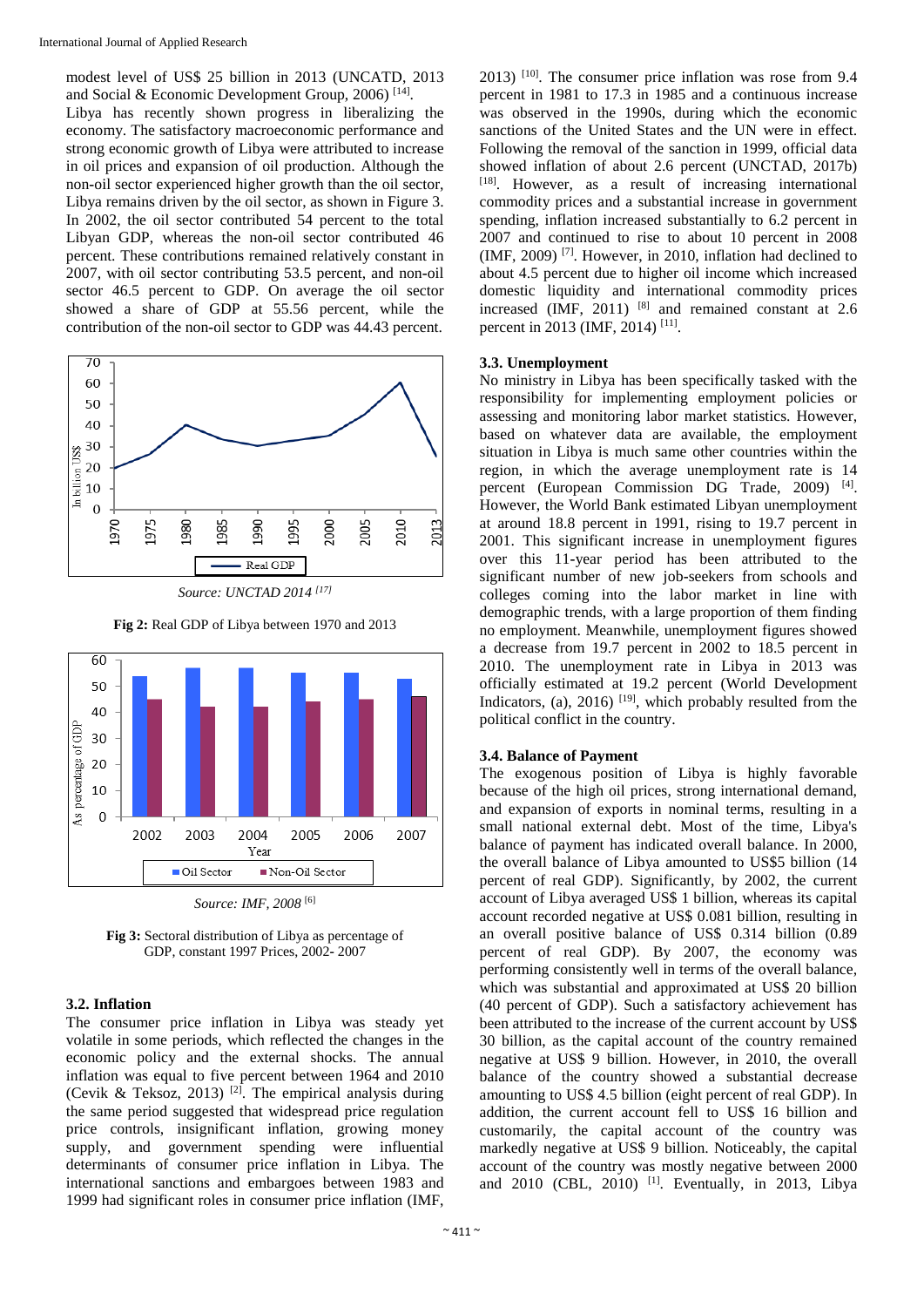showed an overall positive balance of US\$ 18 billion or 19 percent of GDP (IMF, 2013)<sup>[10]</sup>.

#### **3.5. International Trade**

Libya's principal exports include crude oil, refined petroleum products, and natural gas. Approximately, 97 percent of its exports comprise oil, natural gas, and petroleum**-**based products. The remaining three percent is contributed by agricultural and fishery products (European Commission DG Trade, 2009)<sup>[4]</sup>. Meanwhile, the major imports of Libya include food and live animals, machinery, and transport equipment, and basic manufactured goods.

The EU is Libya's major trading partner, both for exports and imports. The EU's share of Libyan exports is about 80 percent with Italy as the principal destination, followed by Germany, Spain, and France. The EU's share of Libyan imports constituted 55 percent in 2007, with Italy having the major share, followed by Germany, and France (ENPI,  $2013$ ) <sup>[3]</sup>.

Libyan imports were worth US\$ 7.2 billion in 2003 and grew by 24 percent to US\$ 11 billion in 2005 (IMF, 2006) [5]. Further, imports showed an increase to US\$ 12.3 billion in 2006 (WHO, 2007) <sup>[20]</sup> because of the boost in domestic demand, and reached US\$ 25.7 billion in 2012 (IMF, 2013) [10]. Moreover, Libya has a high trade surplus. Globally, Libyan exports constitute a 0.185 percent share in total (Porter & Yegin, 2006)<sup>[13]</sup>, which has resulted in a wide trade surplus amounting to US\$ 21.4 billion in 2006 (WHO, 2007) [20] , US\$ 24 billion in 2010, and US\$ 36 billion in  $2012$  (IMF,  $2013$ )<sup>[10]</sup>. Characteristically, such trade surplus is the consequence of the increase in oil prices, which has also boosted the oil export revenue of the country.

#### **3.6. Infrastructure**

In fact, since the early 1970s, Libyan infrastructure demands, mainly for transportation and telecommunications sectors, have absorbed a large share of the annual development budget. Very significant expenditure was therefore allocated to ensure that even the most remote settlement in this vast country was provided with road access, clean drinking water, efficient waste disposal, and sewerage systems.

Libyan road networks have expanded since the beginning of the 1970s, and by the end of this decade, the total road network in Libya was approximately 8,800 km long, of which 50 percent will be paved. In 1985, the total length of paved roads ranged between 23,000 km and 25,600 km. In 1999, the total road network was approximately 83,200 km long, with 47,590 km paved.

The usual electricity demand in Libya is relatively constant at 12 terawatt hours. However, electricity demand is growing rapidly, estimated at a rate of around 7 percent, based on the existing customer base and demographic trends. To meet the demand, the General Electricity Company had planned to double its capacity, which was 2650 MW in 2001, to approximately 5000 MW by 2010 and then double this again, by 2020, to 10,000 MW (Otman & Karlberg, 2007)<sup>[12]</sup>.

In terms of telecommunication and information, Libya has one fixed**-**line Telephone Company and two mobile service providers, namely, Al Madar and Libyana (Porter & Yegin,  $2006$ )  $^{[13]}$ . Mobile phone services have become accessible in Libya since 1997 upon the establishment of Al**-**Madar, whose services cost US\$ 3.300 per participant. In 2004,

Libyana Company was established as a new mobile service provider in the country and operating under the ownership of the government (Otman & Karlberg, 2007)<sup>[12]</sup>

The Libyan government prides itself in having anticipated the worldwide water shortage and planning safe water desalination facilities for the population. The Great Manmade River (GMR) project, comprising a massive pipeline project was launched in 1984. The World Bank has estimated that annual water usage is equivalent to more than 7.5 times the annual renewable freshwater resources. Thankfully, Libya does not have to face this serious problem (WHO, 2007)  $[20]$ . In addition, there are 142 airports and airfields in Libya, of which 42 percent or 59 have paved runways (Otman & Karlberg, 2007)<sup>[12]</sup>.

However, Libya still has considerable room for improving its electricity, transportation, and communication infrastructures.

#### **4. Investment Climate in Libya**

This section assesses Libya's overall quality of the business environment, mainly presented in financial and institutional development, as this part will throw light on an evaluation of foreign investment in Libya as well.

#### **4.1. Financial Sector**

The financial system of Libya comprises a network of 15 commercial banks, four specialized credit institutions (SCIs) (Cevik & Teksoz, 2013) [2] , 48 regional banks, five insurance companies, and one exchange bureau (IMF, 2008) [6] . The Central Bank of Libya (CBL) as the highest monetary authority regulates and supervises all commercial banks in the country. The Bank Supervision Department has been recently reorganized and is currently patterning its oversight practices to comply with international standards.

The banking sector is the most dominant form of the Libyan financial system. In aggregate, the assets of the Libyan banking system have been estimated to account for 60 percent of GDP (Social & Economic Development Group, 2006) [14] .

Once international sanctions were lifted in 1999, Libya began to introduce a number of reforms including financial and banking sector reforms. A certain level of progress was evident in the banking sector reform agenda with several measures adopted to strengthen banking supervision.

The banking system underwent a significant modernization program aimed at upgrading products and services, to cope with non**-**performing loans, and to develop a nationwide functional payments system and help the use of non**-**cash payment instrument. New private commercial banks and one private regional bank were licensed and a committee was formed to examine the restructuring of banks as well. (Social & Economic Development Group, 2006) [14]. Recently, Libya established its own stock exchange to improve the economic development of the country, by attracting local and foreign investments.

Thus, with the vast development in Libya, the financial sector has initiated a study to further shed light on the role of the financial development in the economy.

#### **4.2. Institutional Quality and Political Situation**

The legal and political system of Libya is founded on a combination of socialist, Islamic, and traditional Arab structures. Libya is a member of the International Covenant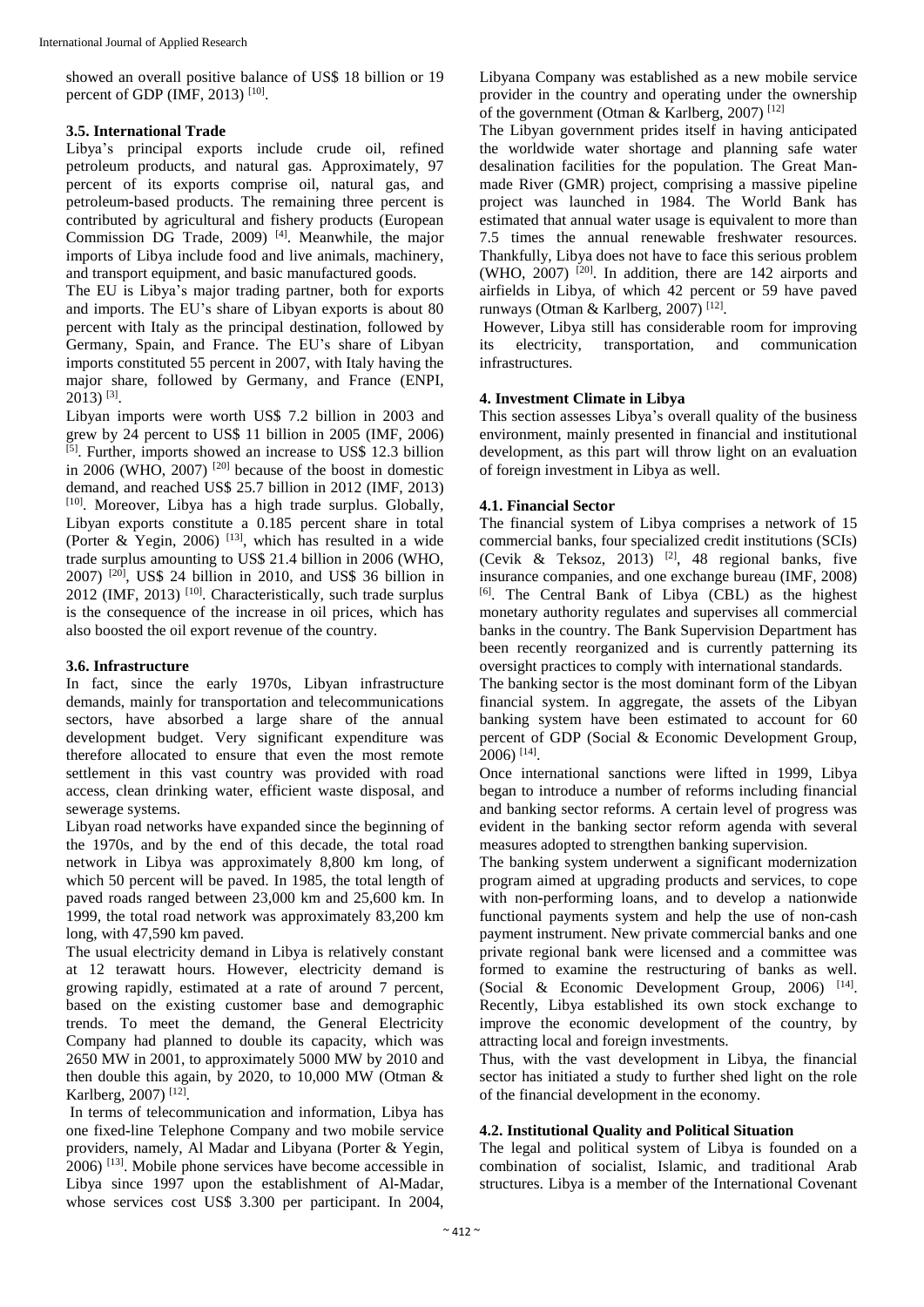on Civil and Political Rights and the International Covenant on Economic, Social, and Cultural Rights.

As such, Libya was founded on the principles of profound political decentralization and the concept of administrative reform in Libya has always been closely linked to the decentralization process. The Libyan court system comprises four levels: summary courts, which try petty offenses, the courts of the first instance, which handle more serious crimes; the courts of appeal, and the Supreme Court, which is the final appellate level. The General People's Congress appoints justices to the Supreme Court.

Following the lifting of sanctions in the late 1990s, the Libyan government in the past decade initiated reforms to improve political and human rights conditions, moved toward liberalization of its economy and better utilization of its productive resources.

The Libyan authorities reinforced the process of decentralization, and eliminated most centralized government functions, and prioritized nationwide, the devolution of responsibility to municipalities. Also, Libya established an official legal institution for the key fundamentals of market function to protect the right of private possession. Reforms of the laws governing property and rentals were implemented to allow lease contracts on property with no obligation to buy.

Furthermore, several key laws, regulations, and institutions related to trade were also improved during the same period. Moreover, the government attempted to draft a constitution, which led to a program for modernizing the justice system in Libya by upgrading the operations of courts and improving the access of citizens to Judiciary services (Porter & Yegin, 2006)<sup>[13]</sup>.

#### **4.3. Foreign Investment**

Foreign direct investment or FDI in Libya is largely allocated to the energy sector (80 percent), and the remaining 20 percent is distributed to the other sectors (Porter & Yegin, 2006)<sup>[13]</sup>.

Law No. 5 was introduced in 1997 to facilitate the inflow of FDI, such as providing the opportunity for 100 percent foreign equity ownership of companies licensed under the law. It offers a range of preferential treatments for licensed projects which are exempted from corporate income tax for 5 years with a possible extension of 3 years provided net profits is reinvested in the project.

It is also exempted from customs duties on imports of machinery, tools, and equipment needed for the execution of the project to continue for a period of 5 years during the operation of the project. The law also provides an exemption from excise duties on exported goods. Investors under this law are allowed to operate bank accounts in convertible currency, to repatriate profits, for the employment of expatriates when there are no similarly qualified locals and to own and lease property for the purposes of the investment. They are protected against expropriation and allowed access to arbitration.

Nevertheless, even such attractive incentives and opportunities have not drawn the desired level of FDI, which remains low. In a report by the Social and Economic Development Group, in 2006, a total of 187 projects were eventually approved, but 55 were canceled for violating Law No. 5. Among the remaining 132 projects, 38 projects were then operating, 52 were being implemented, and 42 were under constitution.

As for the value of approved FDI projects by major source countries for the period 2000**-**2006, the United Kingdom was the largest foreign investor, with a total project value of US\$ 2.13 billion, followed by Mauritius (US\$ 658 million), UAE (US\$ 371 million), and Libya's neighbors Algeria (US\$ 200 million) and Malta (US\$ 143 million ).

Surprisingly, however, investments from Italy and Germany, two countries that have a strong export record to Libya, and which have played a major role in Libya's hydrocarbon sector even during the sanction period, are not particularly significant players among the foreign investors (Otman & Karlberg, 2007) [12] .

Libya is ranked poorly in terms of its ability to attract FDI and is considered ineffective in obtaining investments that may strengthen its economic development. A 2001 UNCTAD study tried to rank Libya among the 50 bestperforming countries in terms of FDI, but the FDI of Libya could not even reach the top 100 (Porter & Yegin, 2006)<sup>[13]</sup>. Noticeably, Figure 4 graphically presents the inward FDI in Libya, with most of the investments under US\$ 1 billion, and even in 2004, FDI levels remained relatively low.



*Source: UNCTAD 2013 [16]*

**Fig 4:** Inward FDI in Libya from 1981 to 2013

#### **5. Social Characteristics**

Libya has one of the highest rates of population growth in Africa, averaging more than three percent annually for most of the second half of the 20th century (Otman & Karlberg, 2007) <sup>[12]</sup>. The population between 1981 and 2010 increased from 3.126 million to approximately 6.041 million (IMF, 2016).

Libya has favorable social indicators. For instance, its human development index was recorded at 0.636 in 1980 and 0.756 in 2010. The human poverty index of the country was measured at 13.6 percent during 2008, which ranked Libya 60th out of 135 developing countries (ENPI, 2013)<sup>[3]</sup>. Libya has recently undergone constant improvements in its other social indicators. Life expectancy clearly indicated a rise from 64.9 to 71.7 years between 1981 and 2010 (World Development Indicators, 2016)<sup>[19]</sup>. In Libya, principally all citizens enjoy a generous range of health care services and an education, which is covered primarily by the state budget. On average, the health expenditures of Libya amounted to 3.33 percent of GDP between 1995 and 2010, and at the same time, government expenditure accounted for 5.44 percent of its total expenditures.

Eventually, the Libyan government customarily applies a price subsidy system in its energy and food prices. The